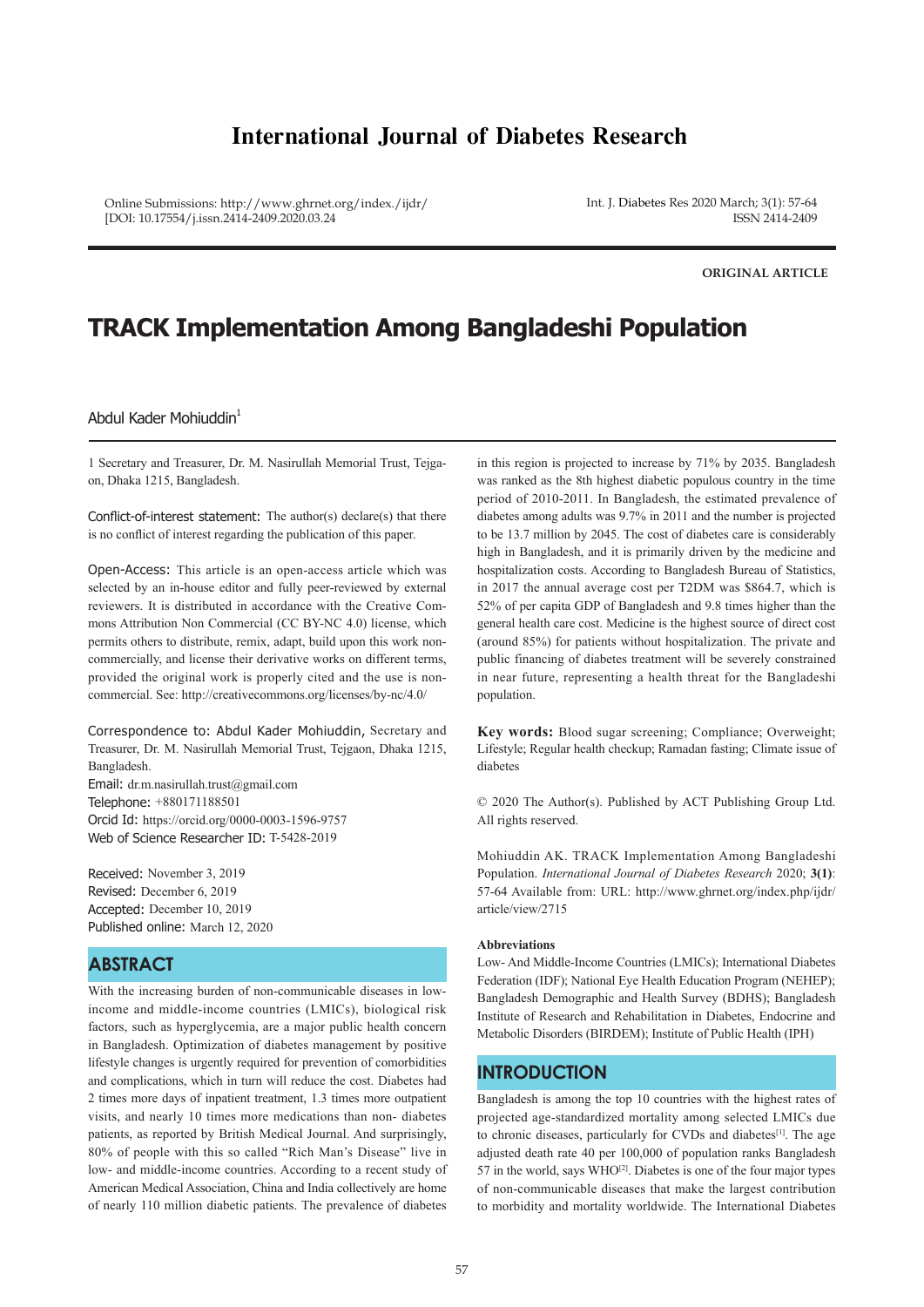#### Mohiuddin AK. TRACK Implementation

Federation (IDF) estimated that, worldwide, approximately 425 million people had diabetes in 2017, projected to be 629 million by 2045. Again, worldwide \$727 billion was spent in 2017 for treating and preventing diabetes, projected to be US\$776 billion by  $2045^{[2,3]}$ . In Bangladesh, specifically, the IDF projects the prevalence of diabetes will increase to more than  $50\%$  in the next 15 years<sup>[4]</sup>. About 129,000 deaths were attributed to diabetes in Bangladesh in 2015, as reported by leading research organization ICDDR, B[5]. According to the WHO-Diabetes country profile of Bangladesh in 2016, the physical inactivity was prevailing among  $25.1\%$  of population<sup>[6]</sup>. Around 85% population of age group 25-65 never checks for diabetes[7]. A recent study by British Medical Journal says, 1 in 10 Bangladeshi adults aged  $\geq$  18 years have hyperglycemia (among urban residents)[4]. Even in rural Bangladeshi community, undiagnosed diabetes was high,  $7.2\%$  found in a  $2016^{8}$  and  $10\%$ in 2019. Roughly 20%-30% of adults in rural areas of Bangladesh have abnormal fasting glucose or impaired glucose tolerance, with the prevalence of diabetes (mostly type 2 diabetes) expected to reach 24%-34% by 2030<sup>[9]</sup>. And IDF says, there are 7.1 million people with undetected diabetes in Bangladesh and this number will be double by 2025<sup>[10]</sup>. Das *et al*, 2019 reported prevalence of dyslipidemia was over 70% to both male and female subjects, which indicates the urgency of lifestyle intervention strategies to prevent and manage this important health problem and risk factor<sup>[11]</sup>. Among 8400 stroke patients from different hospitals in Bangladesh over a period of sixteen years, diabetic patients were nearly 25%<sup>[12]</sup>. Prevention strategies should focus on increasing physical activity, weight loss, smoking cessation, and stricter control of hypertension and glycemic level<sup>[13]</sup>.

# **MATERIAL AND METHODS**

### **The TRACK Concept**

National Eye Health Education Program (NEHEP) developed a tool using the word "TRACK" to help you remember how to stay on track with diabetes. To keep blood sugar level on target and avoid problems with eyes, kidneys, heart and feet, patients should eat right and be active, and may need to take medication. This helps them make choices in eating and being active so body can perform at its best. By regularly monitoring, patients get it on track and prevent long-term health problems<sup>[14,15]</sup>. TRACK was developed for diabetic retinopathy prevention but in real life it prevents all other diabetic complication by disease progression. The criteria, in short are regular health checkup and compliance of treatment guidelines along with some lifestyle modifications.

#### **Methodology**

Research conducted a year-round comprehensive literature search, which included technical newsletters, newspapers journals, and many other sources. The present study was started at the beginning of 2019. PubMed, ALTAVISTA, Embase, Scopus, Web of Science, and the Cochrane Central Register were thoroughly searched. The keywords were used to search for different publishers' journals such as Elsevier, Springer, Willey Online Library, and Wolters Kluwer which were extensively followed. Medicine and technical experts, pharmaceutical company representatives, hospital nurses, and journalists were given their valuable suggestions. Projections were based on TRACK criteria of regular health checkup by diabetic and non-diabetic Bangladeshi population. There are many studies regarding diabetes in Bangladeshi population. This is the first study so far, where TRACK criteria (suggested by NEHEP of National Institute of Health, England) fulfillment is studied in Bangladesh.



**Figure 1** TRACK, a program of National Institute of Health (NIH), England to memorize the factors that can contribute to health while living with diabetes[14].

## **RESULTS AND DISCUSSION**

### **TRACK Vs Bangladesh: Perplexity of the Present Situation 1. Compliance Issue**

Poor adherence is a well-documented obstacle in therapeutic control of diabetes. For an effective control and prevention of diabetes, 87% of Bangladeshis were noncompliant, compared to 71% of Indians and 52% Europeans<sup>[16]</sup>. Out-of-pocket expenditure, emotional status, frequency of counseling, patient's family priorities, availability of medication (mainly insulin) are the factors greatly influence patient compliance to treatment guidelines. In 2016, the median monthly cost of diabetes maintenance was close to \$10, approximately 10% of the median monthly income<sup>[17]</sup>. According to a 2018 BBC record, insulin availability found supplies were low in six countries - Bangladesh, Brazil, Malawi, Nepal, Pakistan and Sri Lanka<sup>[18]</sup>, Also, huge gap between the number of diabetic patients and doctors are well-known. The Diabetic Association of Bangladesh (DAB) record shows, except Dhaka and Chittagong, there are no tertiary facilities in Bangladesh to preventing blindness due to diabetic retinopathy<sup>[19]</sup>. Children with diabetes are still managed by adult physicians or occasionally by adult diabetologists, except in institutions like BIRDEM, and Dhaka Shishu Hospital. Children and adolescents have special needs at different stages e.g., nutrition, schooling, growth, puberty etc. Improving detection, awareness, and treatment strategies is urgently needed to prevent the growing burden associated with diabetes<sup>[20]</sup>.

### **2. Overweight Issue**

Overweight or obese children have a higher risk of becoming obese in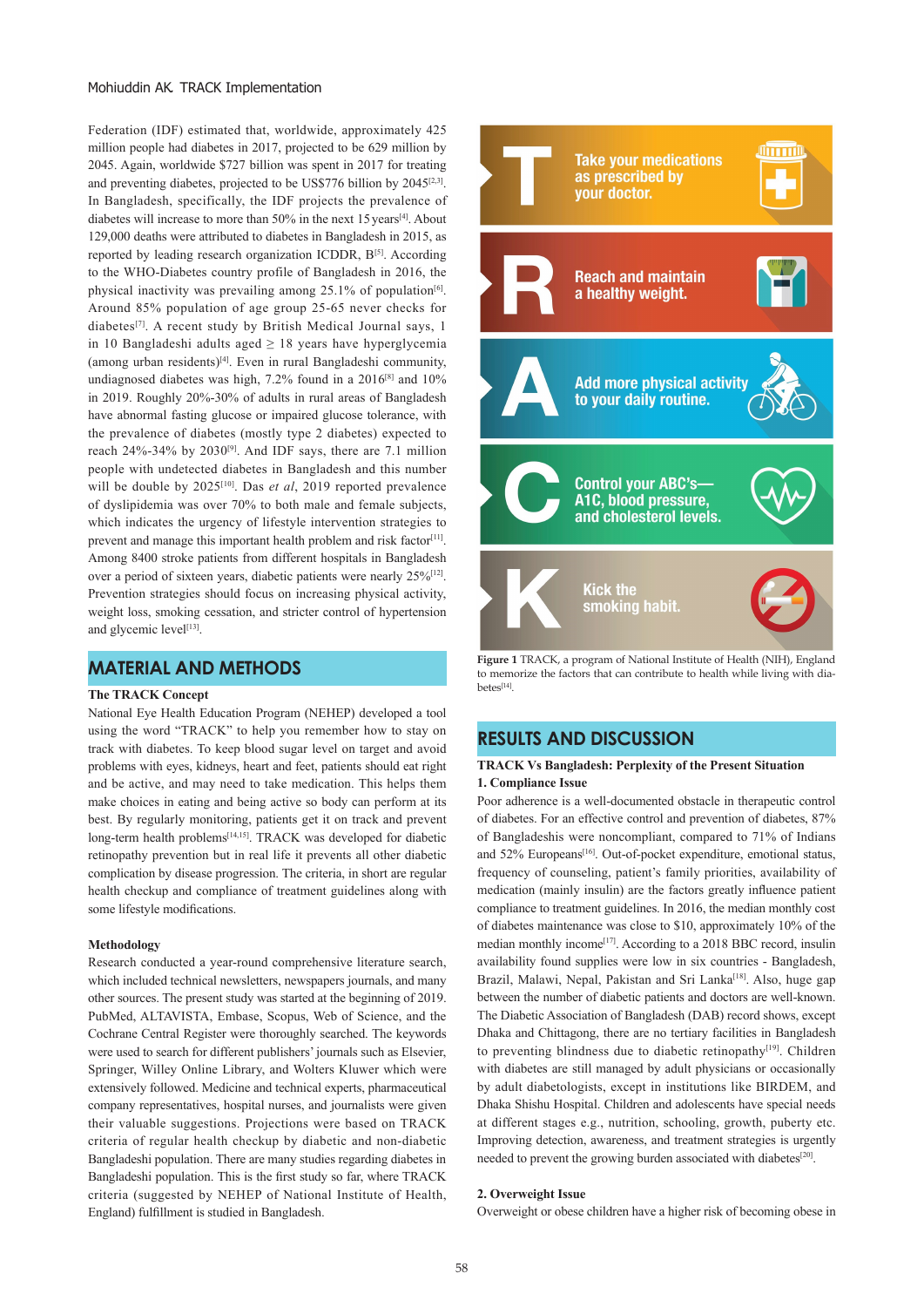adulthood and are at higher risk of associated chronic diseases<sup>[21]</sup>. Al Muktadir *et al*, 2019 revealed that around 22% to 27% Bangladeshi youth were recorded as obese with different stages of obesity<sup>[22]</sup>. Another study says nearly 40% Bangladeshi youth, taking fast foods were recognized as overweight where 32% were noted as obese with different phases of obesity and overall prevalence of fast food consumption was about  $53.8\%$ <sup>[23]</sup>. In a newspaper interview, Professor AK Azad Khan, President, Diabetic Association of Bangladesh said 40% school going children of Dhaka city were either obese or overweight<sup>[24]</sup>. "Children with type 2 diabetes is rising "alarmingly" in Bangladesh. A 300% raise in the last five years", according to the Changing Diabetes in Children Program of the BIRDEM hospital<sup>[25]</sup>. A community level study shows 35% of mothers perceived that childhood overweight/obesity could be a health problem and nearly 70% were not aware of any health consequences of childhood obesity[26]. Another study shows 97.4% students consume fast food contain Monosodium Glutamate which causes obesity and other body discomforts<sup>[27]</sup>. In a similar study among students of 4 private universities of Dhaka, 98% of the students were well informed about the negative effects associated with excessive fast food consumption, they were still profoundly addicted to  $it^{[28]}$ . Prevalence rates of overweight and obesity are higher in urban peoples compared to rural peoples living in Bangladesh. Hoque *et al*, 2015 reported higher average annual rate of reduction of underweight was found among wealthier, highly educated, urban-living women, while a higher average annual rate of increase of overweight was found among poorer, uneducated, rural-living women<sup>[29]</sup>. Tanwi et al, 2019 reported prevalence of overweight and obesity was 34% among urban Bangladeshi women<sup>[30]</sup>, increased by 17.5% between 1996 and 2011[31]. Another study reveals that a nearly 30% married women in Bangladesh are overweight<sup>[32]</sup>. Women's employment status was only associated with overweight or obesity for urban residents. Working urban women had a lower probability of being overweight. Sociodemographic factors including age, education, wealth index, marital status, watching TV and employment status were associated with the increased trend of overweight and obesity<sup>[33]</sup>. The highest prevalence of overweight and obesity were observed in those women with the highest education level and wealth, larger family size, living in urban areas and not being in paid employment<sup>[34]</sup>.

#### **3. Lifestyle Issues**

According to the WHO-Diabetes country profile of Bangladesh in 2016, the physical inactivity was prevailing more than 25% of population. Bangladeshi women more at health risk than men due to inactivity. Two big reasons to diabetes among Bangladeshi people are carbohydrate-dependent food pattern and sedentary lifestyle[35-37]. While males can go outside, socialize and take part in outdoor activities such as cricket or football or cycling, females are often confined to domestic chores and not allowed to go outside freely. Parents are likely to restrict or discourage their daughters from outdoor activities such as recreational walking or bicycling. Young females are vulnerable to crime while travelling and so are more likely to avoid walking. Uddin *et al*, 2019 reported that 80% young adults in Dhaka City, did not meet the WHO recommended level of physical activity (150 minutes of moderate- to vigorous-intensity activity per week) for optimal health, with higher rates of insufficient activity among females than males<sup>[38]</sup>. Unplanned urbanization in the capital is clear, where people have very limited scope for physical activities. Even in the rural areas people now take rickshaw/vans or other rides to go to marketplaces. Evidence shows that prevalence of physical inactivity 35% to 38% in Bangladeshi adults aged 25

years and older<sup>[39]</sup>. Adults engage in high levels of sedentary behavior during waking hours, said another study<sup>[40]</sup>. Prevalence of selfreported depression was respectively 47.7% in Bangladesh. Lower frequency of vigorous physical activity was significantly associated with higher rates of depression diagnosed<sup>[41]</sup>. People with depressive disorders have a 65% greater risk of developing diabetes than the general population, which is a double-trouble according to the WHO[42].

#### **4. Regular Health Checkup**

Despite the high levels of diabetes and intermediate hyperglycemia, awareness and control of the condition is low in rural Bangladesh. In Bangladesh, one in three people over the age of 35 are diabetic or pre-diabetic, only 12% of them have their condition under control<sup>[43]</sup>. Fottrell et al, 2019 reported only 25% of diabetics were aware of their status, women with diabetes were 37% less likely than men to know that they were diabetic and, even among known diabetics, 75% had suboptimal control of the condition<sup>[44]</sup>. It is mentioned earlier that 1 in 10 Bangladeshi urban adult (aged ≥18 years) have hyperglycemia, with dyslipidemia prevalent over 70% male and females. Among those aged over 35, the Bangladesh Demographic and Health Survey (BDHS) reported that approximately 25% had abnormal fasting glucose<sup>[45]</sup>. The glycated hemoglobin (HbA1c) method does not require the candidate to fast for eight hours or take glucose and he or she can have the test done by the HbA1c method any time[46]. However, for individuals diagnosed with diabetes, screening is associated with a reduction in mortality and cardiovascular disease  $risk^{[47]}$ 

#### **5. Tobacco Smocking**

Tobacco kills more than seven million people a year worldwide and responsible for 1 in 5 deaths in Bangladesh, according to the WHO, kills more than 161,000 people on average every year<sup>[48]</sup>. A number of experimental and clinical studies suggest that smoking decreases insulin sensitivity, and indirectly role plays in elevated blood sugar and LDL, decreased HDL and postprandial lipid intolerance<sup>[49-57]</sup>. A 2018 survey by BRAC University shows several risk factors of diabetes includes smoking (almost 60%), abdominal obesity (43.3%), hypertension (14.3%), depression (43%) whereas the incidence of routine bodily exercise (only 1.3%) and the habit of consuming seasonal fruits as well as vegetables (8.6%) remain significantly low among the people of Bangladesh<sup>[58]</sup>. Bangladesh has been identified as a high-achieving country for several tobacco control measures, including tobacco taxation, health warning labels and anti-tobacco mass-media campaigns. The high level of achievement for Bangladesh in cigarette taxation is, however, contradicted by an increase in per capita cigarette consumption<sup>[59]</sup>. Urban male smokers in Bangladesh consume more cigarettes than bidis and smoke more per day than rural smokers. More than half of Bangladeshi men over the age of 25 years smoke cigarettes or bidis, small handmade cigarettes containing about one fourth the amount of tobacco found in cigarettes[60]. Despite the reduction in overall tobacco use, the male smoking prevalence in Bangladesh is still high at  $37\%$ <sup>[61]</sup>. Although, government is taking initiatives from administration, more than one fourth (25.5%) of the police personnel in Bangladesh are currently smokers and this should be intervened<sup>[62]</sup>.

### **6. Other Issues**

**6.1. Climate and Environment:** Not only food and lifestyle, global warming also plays an important role in diabetes prevalence. A Netherlands based study in CNN Health says, "a 1-degree Celsius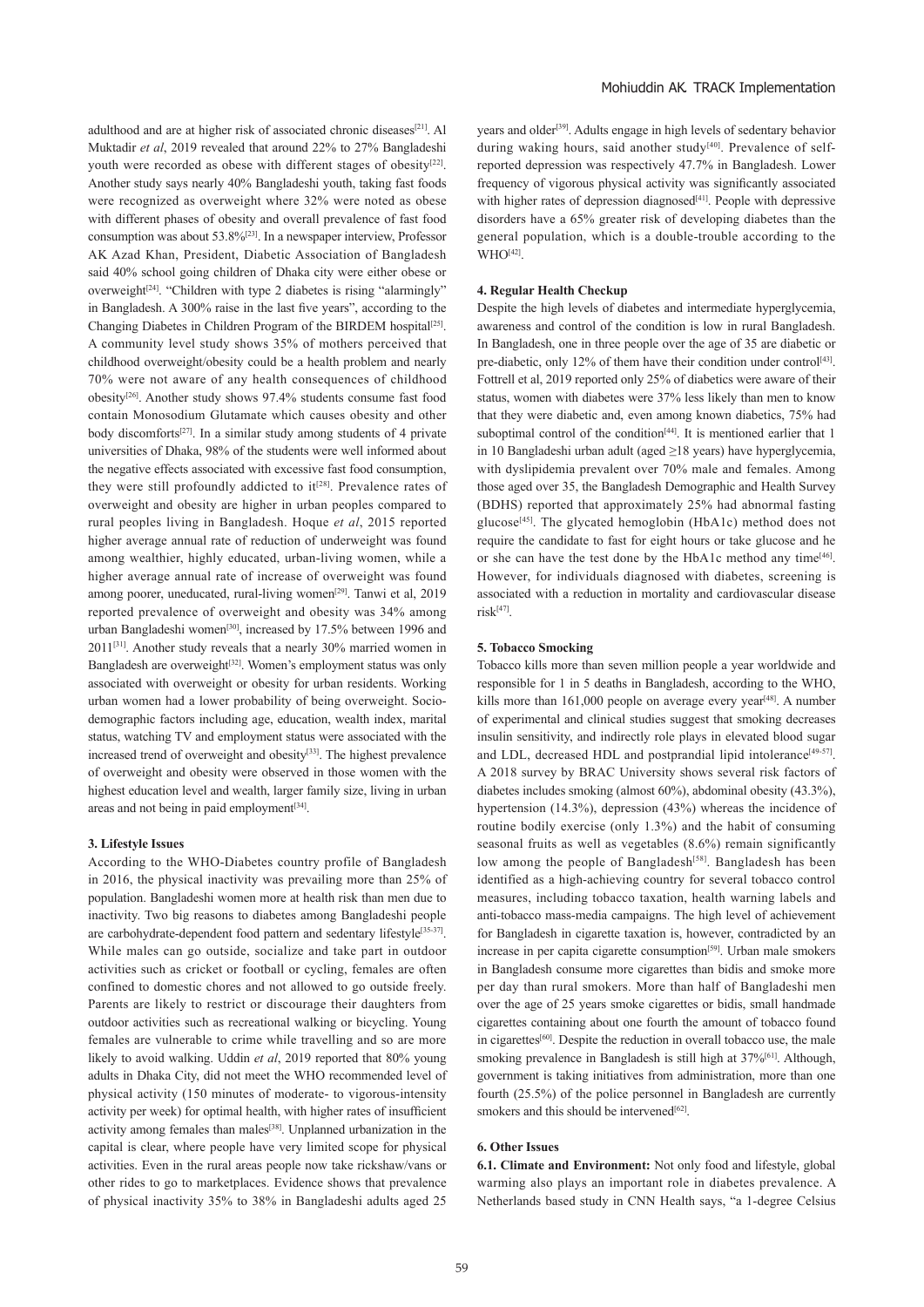rise in environmental temperature could account for more than 100,000 new diabetes cases per year in the USA alone"[18]. A similar study says Bangladesh will exceed 35-degree Celsius before the end of the century[63]. Consuming arsenic contaminated food grains could be another reason of high diabetes prevalence<sup>[64]</sup>. In sex-stratified analyses with 641 subjects from rural Bangladesh, Paul *et al*, 2019 reported arsenic exposure (50.01-150 μg/L) showed a clearer pattern of dose-dependent risk for hyperglycemia in females than males<sup>[65]</sup>. Again, 15% of expecting women are diagnosed with gestational diabetes among these 60% contribute to permanent diabetes within 10 years, says Dr Samsad Jahan (professor of Obstetrics and Gynecology, BIRDEM)<sup>[66]</sup>.

 **6.2. Skipping Meals**: Breakfast skipping is highly prevalent among urban adult population with significant association of obesity in Bangladesh[67,68]. Kabir *et al*, 2018 reported skipping breakfast by public university students for cost saving<sup>[69]</sup> and Bipasha et al, 2014 reported the same by private university students due to late sleep and rush for classes in the morning<sup>[28]</sup>. Either way, skipping breakfast hikes both obesity and diabetes risk<sup>[70]</sup>.

 **6.3. Fatty and Fried Food after Religious Fasting**: It is common knowledge that fasting has myriad health benefits. Fasting during Ramadan is significantly associated with decrease in blood lipid profile, blood pressures, glucose, and HbA1C level among diabetic patients<sup>[71-77]</sup>. The total energy intake decreases during Ramadan, whereas the dietary fat consumption increases because of an augmentation of fatty food that does not occur during other periods[78]. Following Prophetic tradition, it is customary to open the fast with dates, which is unique in its nutrient content (β-D-glucan, a soluble fiber) that gives the stomach a 'full' feeling<sup>[79]</sup>.

 **6.4. Food Adulteration:** ICDDR, B, estimated 150 food items in the country. More than 50% of the food samples they tested were adulterated reported by the Institute of Public Health (IPH). Undoubtedly human health is now under the domination of formalin, in Bangladesh about 400 tons of formalin is being imported which are goes to human stomach, creates deadly mistreats on long term exposure<sup>[80]</sup>. Several studies highlighted formaldehyde-induced neuro-degeneration, diabetes risk and diabetes-associated cognitive impairments[81-84]. Even more unfortunate is the fact that nefarious practice of food adulteration increases exponentially during the month of Ramadan in Bangladesh, according to a study of European Journal of Sustainable Development Research, 2019<sup>[85]</sup>. The number of patients suffering from cancer, diabetes, and kidney diseases is on the rise due to food adulteration<sup>[86-89]</sup>.

 **6.5. Child Marriage**: According to UNICEF, Bangladesh has the fourth highest prevalence rate of child marriage in the world, and the second highest number of absolute child brides - 4.5 million. Around 30% of girls in Bangladesh married before the age of 15 and nearly 80% got married before the age of 18[90-92]. The prevalence of nutritional deficiency was relatively higher among rural, illiterate and early married women and among those with a low standard of living[93]. Child marriage, low-birth-weight, mother nutrition and diabetes closely related to each other<sup>[46,93-96]</sup>

 **6.6. Low Health Literacy (LHL)**: In low-income countries such as Bangladesh, the less than optimum use of services could be due to LHL. Emphasis on health literacy has been inadequate. And also, health service delivery is pluralistic with a mix of public, private and informally trained healthcare providers[97]. Despite the high levels of diabetes and intermediate hyperglycemia, awareness and control of the condition is low[44]. In a cross- sectional study in urban population of Bangladesh, more than 60% of the diabetic patients had inadequate functional health literacy of them and nearly 90% had inadequate

glycemic control (HbA1c > 8%). Therefore, Mehzabin *et al*, 2019 concluded that LHL is consistently associated with inadequate glycemic control[98]. LHL also indicates that the health promotion techniques are not used appropriately and it is linked to the declining health status of the people and results in low compliance to disease prevention programs. Also, Islam *et al*, 2018 concluded that diabetesrelated health literacy in rural Bangladesh is a major factor associated with diabetic retinopathy (DR) screening<sup>[99]</sup>. Diabetes prevention and control efforts in this population must include large-scale awareness initiatives which focus not only on high-risk individuals but the whole population. Innovations in increasing diabetes knowledge and health behavior change are recommended specially for females, those with lower education and less income<sup>[100]</sup>.

 **6.7. Malnutrition & other Social Challenges**: Mother nutrition and diabetes situation is already discussed. Very little is known about the occurrence of T1DM in resource-poor countries and particularly in their rural hinterlands. Bangladesh is among the 20 countries where 80% undernourished children are living. Underweight (weightfor-age z-score  $\leq$  -2) among children aged less than five years is more than 40% and nearly one-third of women are undernourished with body mass index of  $\leq 18.5$  kg/m<sup>2</sup> in Bangladesh<sup>[101]</sup>. The IDF atlas estimated the incidence of type 1 diabetes in Bangladesh as 4.2 new cases of T1DM/100,000 children (0-14 years)/year, in 2013<sup>[20]</sup>. The social challenges faced by T1DM children are numerous. Many of them are poor, with little access to education. They are often considered a burden on the family, especially girls; they have little prospect of getting married or being employed. Diabetes is likely to be hidden from society, prospective spouse and employer, often with far-reaching consequences. Lack of motivation, inability to manage common complications e.g., hypoglycemia, sick day management, drop out from the clinic (which may be due to lack of motivation or extra cost involved in travel), psychological issues, are other common problems.

### **CONCLUSION**

The prevalence of type 2 diabetes showed an increasing trend in both urban and rural population in Bangladesh. People with no education, lower socio-economic status, and those who lived in disadvantaged regions in terms of education and economic profile are found lacking of diagnosis, treatment, and control of diabetes. Emphasizing medication adherence with multiple comorbid diseases should be strongly considered in future diabetes management programs to improve glycemic control in patients with type 2 diabetes. Recently, Telenor Health and DAB have launched the first- ever diabetes management service, Dia360, to help people with diabetes manage their blood sugar levels and reduce risks of complications. People can enroll in three DAB centers in Dhaka—Bangladesh Institute of health and Sciences, BIRDEM General Hospital, and the National Health Network Hospital. It has more than 400,000 diabetics registered at its tertiary center, BIRDEM in Dhaka. However, the most important thing is patient education, that the modern world is giving the highest priorities. Rich or poor, privileged or unprivileged, all segment of population should be brought under the arena of compliance through patient education, at least by health campaign. Both government, profit taking NGOs and pharmaceutical companies should take initiatives in this regard.

### **ACKNOWLEDGMENT**

I'm thankful to Dr. Afsana Afroz, Department of Epidemiology and Preventive Medicine, School of Public Health and Preventive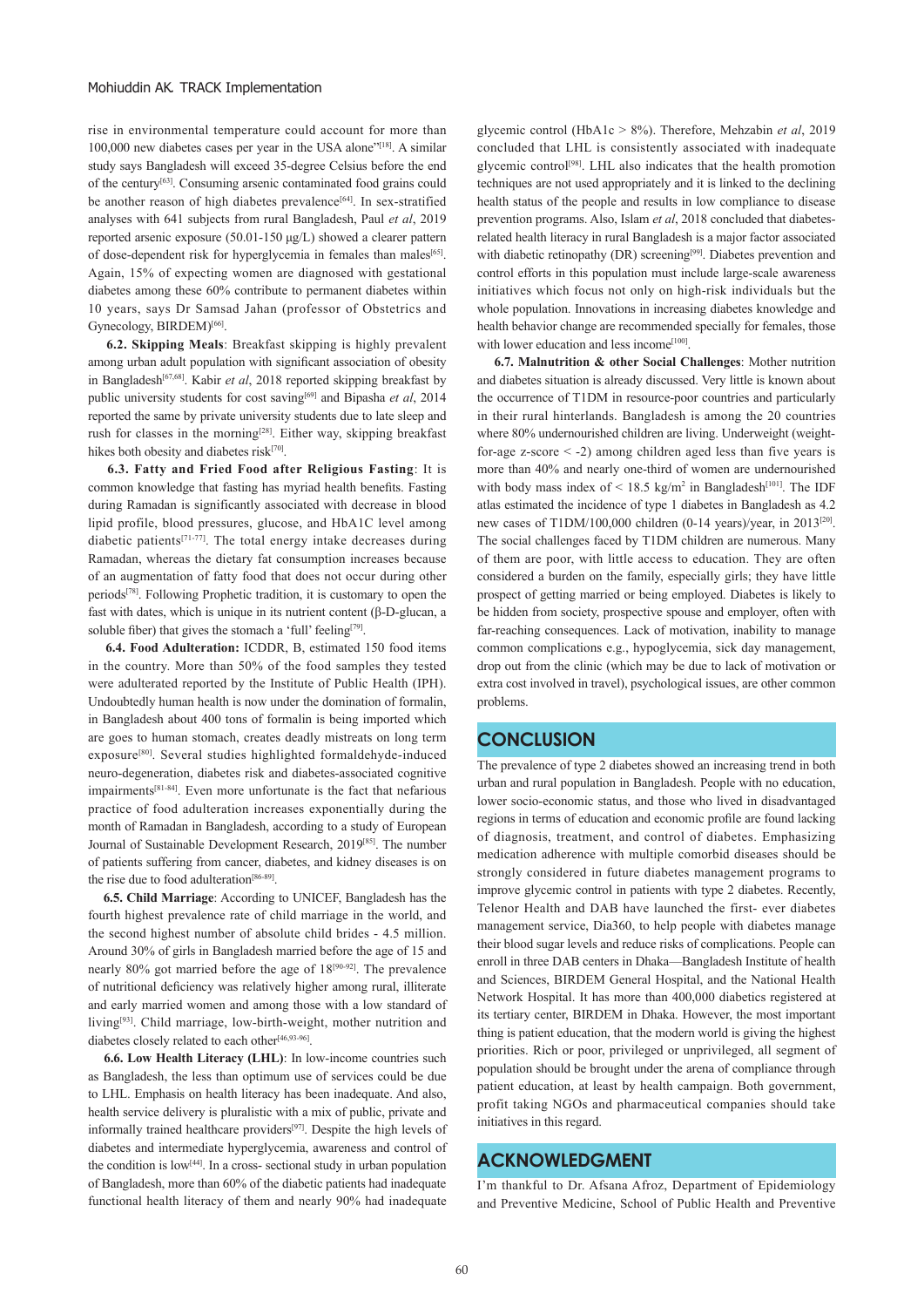Medicine, Monash University, Melbourne, Australia for her valuable time to audit my paper and for her thoughtful suggestions. I'm also grateful to seminar library of Faculty of Pharmacy, University of Dhaka and BANSDOC Library, Bangladesh for providing me books, journal and newsletters.

### **REFERENCES**

- 1. Ali N, Akram R, Sheikh N, Sarker AR, Sultana M. Sex-specific prevalence, inequality and associated predictors of hypertension, diabetes, and comorbidity among Bangladeshi adults: results from a nationwide cross-sectional demographic and health survey. *BMJ Open*. 2019 Sep 17; **9(9)**: e029364. [DOI: 10.1136/bmjopen-2019-029364]; [PMID: 31530600]; [PMCID: PMC6756587].
- 2. Mohiuddin AK. Diabetes Fact: Bangladesh Perspective. *International Journal of Diabetes Research* 2019; **2(1)**: 14-20. [DOI: 10.17554/j.issn.2414-2409.2019.02.12]. Available from: URL: http://www.ghrnet.org/index.php/ijhr/article/view/2457
- 3. Afroz A, Alam K, Ali L, Karim A, Alramadan MJ, Habib SH, Magliano DJ, Billah B. Type 2 diabetes mellitus in Bangladesh: a prevalence based cost-of-illness study. *BMC Health Serv Res.* 2019 Aug 27; **19(1)**: 601. [DOI: 10.1186/s12913-019-4440-3]; [PMID: 31455307]; [PMCID: PMC6712789].
- 4. Islam JY, Zaman MM, Bhuiyan MR, Haq SA, Ahmed S, Al-Qadir AZ. Prevalence and determinants of hyperglycaemia among adults in Bangladesh: results from a population-based national survey. *BMJ Open.* 2019 Jul 24; **9(7)**: e029674. [DOI: 10.1136/bmjopen-2019-029674]; [PMID: 31345979]; [PMCID: PMC6661587].
- 5. Salahuddin T. The rising threat of NCDs in Bangladesh. The Daily Star, January 06, 2019. Available From: https://www.thedailystar. net/health/news/the-rising-threat-ncds-bangladesh-1683394
- Salahuddin T. Obesity is increasing among the younger generation in Bangladesh. *The Daily Star* September 23, 2018. Available From: https://www.thedailystar.net/health/obesity-increasing-inbangladesh-younger-generation-1637107
- 7. Star Online Report. 80 lakh Bangladeshis suffering from diabetes: State minister. *The Daily Star* April 06, 2016. Available From: https://www.thedailystar.net/health/80-lakh-bangladeshis-sufferingdiabetes-state-minister-1205128
- 8. Islam FM, Chakrabarti R, Islam MT, Wahab M, Lamoureux E, Finger RP, Shaw JE. Prediabetes, diagnosed and undiagnosed diabetes, their risk factors and association with knowledge of diabetes in rural Bangladesh: The Bangladesh Population-based Diabetes and Eye Study. *J Diabetes.* 2016 Mar; **8(2)**: 260-8. [DOI: 10.1111/1753- 0407.12294]. Epub 2015 May 6. [PMID: 25851830].
- 9. Fottrell E, Ahmed N, Morrison J, Kuddus A, Shaha SK, King C, Jennings H, Akter K, Nahar T, Haghparast-Bidgoli H, Khan AKA, Costello A, Azad K. Community groups or mobile phone messaging to prevent and control type 2 diabetes and intermediate hyperglycaemia in Bangladesh (DMagic): a cluster-randomised controlled trial. *Lancet Diabetes Endocrinol.* 2019 Mar; **7(3)**: 200-212. [DOI: 10.1016/S2213-8587(19)30001-4]. Epub 2019 Feb 4. [PMID: 30733182]; [PMCID: PMC6381080].
- 10. Shariful Islam SM, Lechner A, Ferrari U, Laxy M, Seissler J, Brown J, Niessen LW, Holle R. Healthcare use and expenditure for diabetes in Bangladesh. *BMJ Glob Health.* 2017 Jan 3; **2(1)**: e000033. [DOI: 10.1136/bmjgh-2016-000033]. eCollection 2017. [PMID: 28588991]; [PMCID: PMC5321382].
- 11. Das H, Banik S. Prevalence of dyslipidemia among the diabetic patients in southern Bangladesh: A cross-sectional study. *Diabetes Metab Syndr.* 2019 Jan - Feb; **13(1)**: 252-257. [DOI: 10.1016/ j.dsx.2018.09.006]. Epub 2018 Sep 8. [PMID: 30641707].
- 12. Mohammad QD, Habib M, Mondal BA, Chowdhury RN, Hasan MH, Hoque MA, Rahman KM, Khan SU, Chowdhury AH, Haque B. Stroke in Bangladeshi patients and risk factor. *Mymensingh Med J.* 2014 Jul; **23(3)**: 520-9. [PMID: 25178605].
- 13. Afroz A, Zhang W, Wei Loh AJ, Jie Lee DX, Billah B. Macro- and

micro-vascular complications and their determinants among people with type 2 diabetes in Bangladesh. *Diabetes Metab Syndr*. 2019 Sep - Oct; **13(5)**: 2939-2946. [DOI: 10.1016/j.dsx.2019.07.046.] Epub 2019 Jul 30]; [PMID: 31425960].

- 14. National Institute of Health (UK). Stay on TRACK To Prevent Blindness From Diabetes. Available From: https://www.nei.nih.gov/ sites/default/files/nehep-pdfs/NDM\_SM\_Toolkit\_2015.pdf
- 15. American Association of Diabetes Educators. Resources for People Living with Diabetes (Monitoring). Available From: https://www. diabeteseducator.org/living-with-diabetes/aade7-self-care-behaviors/aade7-self-care-behaviors-monitoring
- 16. Mohiuddin AK. Domination of Nephrotic Problems among Diabetic Patients of Bangladesh. *Archives of Nephrology and Urology*  1 (2018): 009-016. [DOI: 10.26502/anu.2644-2833002]. Available From: http://www.fortunejournals.com/articles/domination-ofnephrotic-problems-among-diabetic-patients-of-bangladesh.html
- 17. Vanderlee L, Ahmed S, Ferdous F, Farzana FD, Das SK, Ahmed T, Hammond D, Faruque ASG. Self-care practices and barriers to compliance among patients with diabetes in a community in rural Bangladesh. *Int J Diabetes Dev Ctries* 2016; **36**: 320. [DOI: 10.1007/s13410-015-0460-7]. Available From: https://link.springer. com/article/10.1007%2Fs13410-015-0460-7
- 18. Azad A. How climate change will affect your health. CNN health, October 12, 2018. Available from: https://edition.cnn. com/2018/10/12/health/climate-change-health-effects/index.html
- 19. Diabetic Association of Bangladesh. WDF-494 Extension of Diabetic Retinopathy Care in Bangladesh. Available from: https://www. dab-bd.org/sub-page.php?sub\_category=35
- 20. Azad K. Type 1 diabetes: The Bangladesh perspective. *Indian J Endocrinol Metab*. 2015 Apr; **19(Suppl 1)**: S9-S11. [DOI: 10.4103/2230-8210.155344]; [PMID: 25941662]; [PMCID: PMC4413401].
- 21. Alam MM, Hawlader MDH, Wahab A, Hossain MD, Nishat SA, Zaman S, Ahsan GU. Determinants of overweight and obesity among urban school-going children and adolescents: a casecontrol study in Bangladesh. *Int J Adolesc Med Health*. 2019 May 9. [DOI: 10.1515/ijamh-2018-0034]. Epub ahead of print. [PMID: 31075080].
- 22. Al Muktadir MH, Islam MA, Amin MN, Ghosh S, Siddiqui SA, Debnath D, Islam MM, Ahmed T, Sultana F. Nutrition transition - Pattern IV: Leads Bangladeshi youth to the increasing prevalence of overweight and obesity. *Diabetes Metab Syndr.* 2019 May - Jun; **13(3)**: 1943-1947. [DOI: 10.1016/j.dsx.2019.04.034]. Epub 2019 Apr 23. [PMID: 31235119].
- 23. Goon S, Bipasha MS, Islam S. Fast food consumption and obesity risk among university students of Bangladesh. *Eur J Prev Med* 2014; **2**: 99e104. Available From: https://pdfs.semanticscholar. org/1de8/a18779e96eeca1569048a47415d5699df0cf.pdf
- 24. World Diabetes Day 2018. "Access to insulin is a human right" In conversation with Professor AK Azad Khan, President, Diabetic Association of Bangladesh. *The Daily Star* November 14, 2018. Available from: https://www.thedailystar.net/supplements/worlddiabetes-day-2018/news/access-insulin-human-right-1660000
- 25. Hasib NI. Children getting type 2 diabetes 'alarmingly' in Bangladesh. bdnews24.com 06 April, 2016. Available From: https:// bdnews24.com/health/2016/04/06/children-getting-type-2-diabetesalarmingly-in-bangladesh
- 26. Hossain MS, Siddiqee MH, Ferdous S, Faruki M, Jahan R, Shahik SM, Raheem E, Okely AD. Is Childhood Overweight/Obesity Perceived as a Health Problem by Mothers of Preschool Aged Children in Bangladesh? A Community Level Cross-Sectional Study. *Int J Environ Res Public Health*. 2019 Jan 12; **16(2)**: pii: E202. [DOI: 10.3390/ijerph16020202]; [PMID: 30642056]; [PMCID: PMC6352241].
- 27. Chaity AJ. Obesity blamed for alarming rise in childhood diabetes. DhakaTribune November 13th, 2017. Available From: https://www. dhakatribune.com/health/2017/11/13/obesity-childhood-diabetes-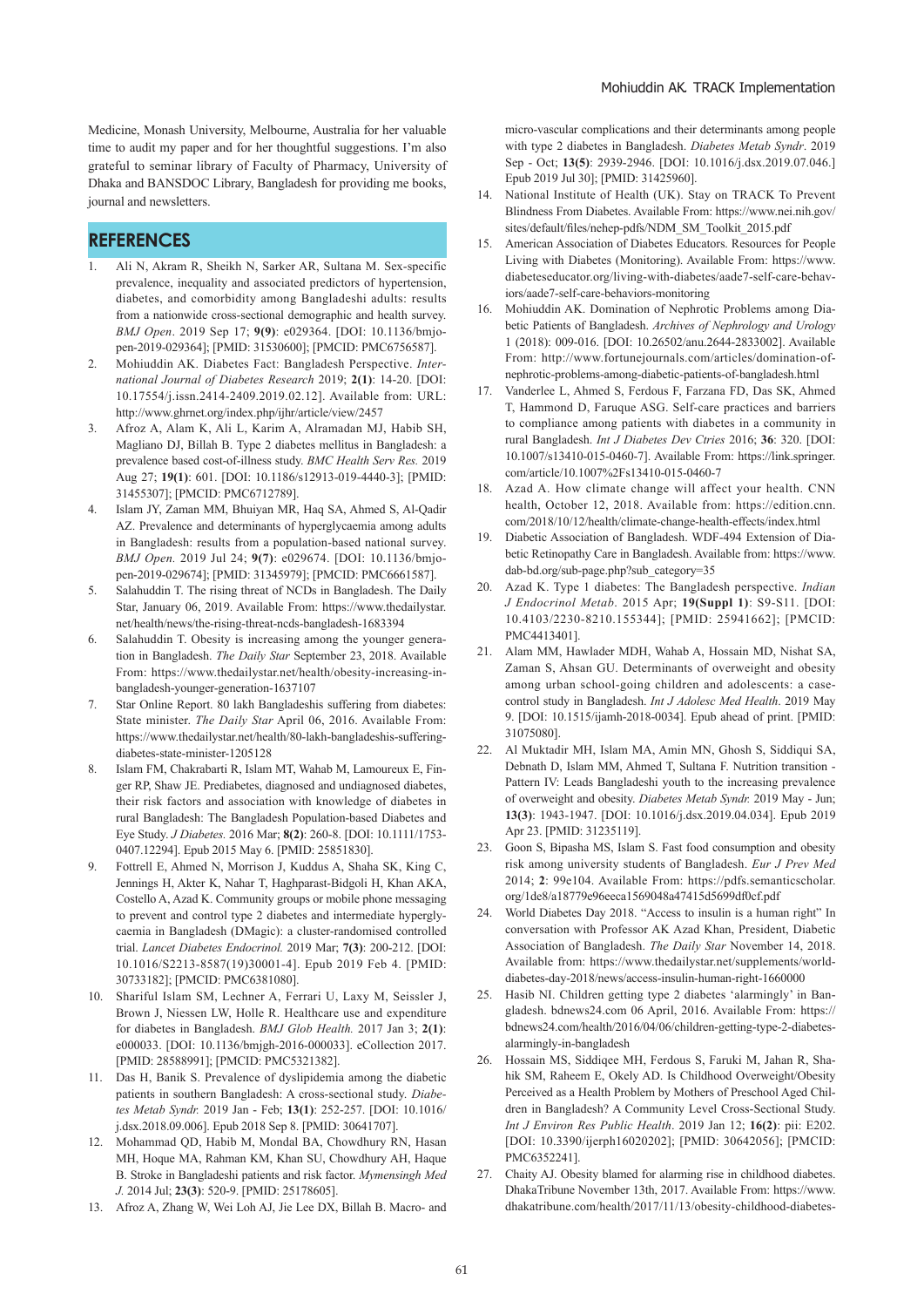alarming

- 28. Bipasha M, Goon S. Fast food preferences and food habits among students of private universities in Bangladesh. *South East Asia Journal of Public Health* 2014; **3(1)**: 61-64. [DOI: 10.3329/seajph. v3i1.17713]. Available From: https://www.banglajol.info/index.php/ SEAJPH/article/view/17713
- 29. Hoque ME, Long KZ, Niessen LW, Al Mamun A. Rapid shift toward overweight from double burden of underweight and overweight among Bangladeshi women: a systematic review and pooled analysis. *Nutr Rev.* 2015 Jul; **73(7)**: 438-47. [DOI: 10.1093/nutrit/ nuv003]. Epub 2015 Apr 22. Review. [PMID: 26081454].
- 30. Tanwi TS, Chakrabarty S, Hasanuzzaman S, Saltmarsh S, Winn S. Socioeconomic correlates of overweight and obesity among evermarried urban women in Bangladesh. *BMC Public Health*. 2019 Jun 28; **19(1)**: 842. [DOI: 10.1186/s12889-019-7221-3]; [PMID: 31253123]; [PMCID: PMC6599309].
- 31. Banik S, Rahman M. Prevalence of Overweight and Obesity in Bangladesh: a Systematic Review of the Literature. *Curr Obes Rep*. 2018 Dec; **7(4)**: 247-253. [DOI: 10.1007/s13679-018-0323-x]; [PMID: 30349968].
- 32. Biswas T, Garnett SP, Pervin S, Rawal LB. The prevalence of underweight, overweight and obesity in Bangladeshi adults: Data from a national survey. *PLoS One.* 2017 May 16; **12(5)**: e0177395. [DOI: 10.1371/journal.pone.0177395]. eCollection 2017. [PMID: 28510585]; [PMCID: PMC5433717].
- 33. Chowdhury MAB, Adnan MM, Hassan MZ. Trends, prevalence and risk factors of overweight and obesity among women of reproductive age in Bangladesh: a pooled analysis of five national crosssectional surveys. *BMJ Open*. 2018 Jul 19; **8(7)**: e018468. [DOI: 10.1136/bmjopen-2017-018468]; [PMID: 30030307]; [PMCID: PMC6059314].
- 34. Biswas T, Uddin MJ, Mamun AA, Pervin S, P Garnett S. Increasing prevalence of overweight and obesity in Bangladeshi women of reproductive age: Findings from 2004 to 2014. *PLoS One.* 2017 Jul 28; **12(7)**: e0181080. [DOI: 10.1371/journal.pone.0181080]. eCollection 2017]; [PMID: 28753680]; [PMCID: PMC5533452].
- 35. Guthold R, Stevens GA, Riley LM, Bull FC. Worldwide trends in insufficient physical activity from 2001 to 2016: a pooled analysis of 358 population-based surveys with 1·9 million participants. *Lancet Glob Health*. 2018 Oct; **6(10)**: e1077-e1086. [DOI: 10.1016/ S2214-109X(18)30357-7]. Epub 2018 Sep 4. Erratum in: Lancet Glob Health. 2019 Jan; 7(1): e36]; [PMID: 30193830].
- 36. Mahbub I. Why Is Diabetes on The Rise in Bangladesh? Web Future Startup October 25, 2016. Available From: https://futurestartup. com/2016/10/25/why-is-diabetes-on-the-rise-in-bangladesh/
- 37. Tareq S. Obesity is increasing among the younger generation in Bangladesh The Daily Star September 23, 2018. Available From: https://www.thedailystar.net/health/obesity-increasing-in-bangladesh-younger-generation-1637107
- 38. Uddin R, Khan A, Burton NW. Prevalence and sociodemographic patterns of physical activity among Bangladeshi young adults. *J Health Popul Nutr*. 2017 Jul 14; **36(1)**: 31. [DOI: 10.1186/s41043- 017-0108-y]; [PMID: 28709469]; [PMCID: PMC5512845].
- 39. Moniruzzaman M, Ahmed MS, Zaman MM. Physical activity levels and associated socio-demographic factors in Bangladeshi adults: a cross-sectional study. *BMC Public Health.* 2017 Jan 11; **17(1)**: 59. [DOI: 10.1186/s12889-016-4003-z]; [PMID: 28077119]; [PMCID: PMC5225519].
- 40. Vancampfort D, Firth J, Schuch F, Rosenbaum S, De Hert M, Mugisha J, Probst M, Stubbs B. Physical activity and sedentary behavior in people with bipolar disorder: A systematic review and meta-analysis. *J Affect Disord*. 2016 Sep 1; **201**: 145-52. [DOI: 10.1016/j.jad.2016.05.020]. Epub 2016 May 14. Review. [PMID: 27235817].
- 41. Bishwajit G, O'Leary DP, Ghosh S, Yaya S, Shangfeng T, Feng Z. Physical inactivity and self-reported depression among middle- and older-aged population in South Asia: World health survey. *BMC*

*Geriatr*. 2017 Apr 28; **17(1)**: 100. [DOI: 10.1186/s12877-017-0489- 1]; [PMID: 28454520]; [PMCID: PMC5410033].

- 42. WHO Bangladesh. Double trouble: diabetes and depression. Available from: http://www.searo.who.int/bangladesh/depressiondoubletrouble/en/
- 43. Aowsaf SMA. Diabetes management service launched in Bangladesh. DhakaTribune, September 25th, 2018. Available From: https:// www.dhakatribune.com/bangladesh/dhaka/2018/09/25/diabetesmanagement-service-launched-in-bangladesh
- 44. Fottrell E, Ahmed N, Shaha SK, Jennings H, Kuddus A, Morrison J, Akter K, Nahar B, Nahar T, Haghparast-Bidgoli H, Khan AKA, Costello A, Azad K. Diabetes knowledge and care practices among adults in rural Bangladesh: a cross-sectional survey. *BMJ Glob Health*. 2018 Jul 23; **3(4)**: e000891. [DOI: 10.1136/bmjgh-2018-000891]. eCollection 2018. [PMID: 30057800]; [PMCID: PMC6058170].
- 45. Fottrell E, Ahmed N, Shaha SK, Jennings H, Kuddus A, Morrison J, Akter K, Nahar B, Nahar T, Haghparast-Bidgoli H, Khan AKA, Costello A, Azad K. Distribution of diabetes, hypertension and non-communicable disease risk factors among adults in rural Bangladesh: a cross-sectional survey. *BMJ Glob Health.* 2018 Nov 12; **3(6)**: e000787. [DOI: 10.1136/bmjgh-2018-000787]. eCollection 2018. [PMID: 30498584]; [PMCID: PMC6242007].
- 46. Palma P. A worrying picture of diabetes in Bangladesh. The Daily Star, November 14, 2018. Available From: https://www.thedailystar. net/supplements/world-diabetes-day-2018/news/worrying-picturediabetes-bangladesh-1659979
- 47. Health Tips. Screening reduces mortality for detectable type 2 diabetics. The Daily Star, August 27, 2017. Available from: https:// www.thedailystar.net/health/health-tips/detectable-type-2-diabeticsscreening-reduces-mortality-1454518
- 48. Hasan MK. WHO: Tobacco responsible for 1 in 5 deaths in Bangladesh. DhakaTribune, June 01, 2018. Available From: https:// www.dhakatribune.com/health/2018/06/01/tobacco-1-in-5-deathsbangladesh
- 49. Bergman BC, Perreault L, Hunerdosse D, Kerege A, Playdon M, Samek AM, Eckel RH. Novel and reversible mechanisms of smoking-induced insulin resistance in humans. *Diabetes*. 2012 Dec; **61(12)**: 3156-66. [DOI: 10.2337/db12-0418]. Epub 2012 Sep 10. [PMID: 22966072]; [PMCID: PMC3501865].
- 50. Kong C, Nimmo L, Elatrozy T, Anyaoku V, Hughes C, Robinson S, Richmond W, Elkeles RS. Smoking is associated with increased hepatic lipase activity, insulin resistance, dyslipidaemia and early atherosclerosis in Type 2 diabetes. *Atherosclerosis*. 2001 Jun; **156(2)**: 373-8. [PMID: 11395034].
- 51. Schofield JD, Liu Y, Rao-Balakrishna P, Malik RA, Soran H. Diabetes Dyslipidemia. *Diabetes Ther*. 2016 Jun; **7(2)**: 203-19. [DOI: 10.1007/s13300-016-0167-x]. Epub 2016 Apr 7. Review. [PMID: 27056202]; [PMCID: PMC4900977].
- 52. Facchini FS, Hollenbeck CB, Jeppesen J, Chen YD, Reaven GM. Insulin resistance and cigarette smoking. *Lancet*. 1992 May 9; **339(8802)**: 1128-30. Erratum in: Lancet 1992 Jun 13; 339(8807): 1492. [PMID: 1349365].
- 53. Bajaj M. Nicotine and insulin resistance: when the smoke clears. *Diabetes*. 2012 Dec; **61(12)**: 3078-80. [DOI: 10.2337/db12-1100]; [PMID: 23172960]; [PMCID: PMC3501863].
- 54. Harris KK, Zopey M, Friedman TC. Metabolic effects of smoking cessation. *Nat Rev Endocrinol.* 2016 May; 12(5): 299-308. Epub 2016 Mar 4. Review. Erratum in: Nat Rev Endocrinol. 2016 Nov; **12 (11)**: 684. [PMID: 26939981]; [PMCID: PMC5021526].
- 55. Calcaterra V, Winickoff JP, Klersy C, Schiano LM, Bazzano R, Montalbano C, Musella V, Regalbuto C, Larizza D, Cena H. Smoke exposure and cardio-metabolic profile in youth with type 1 diabetes. *Diabetol Metab Syndr.* 2018 Jul 6; **10**: 53. [DOI: 10.1186/s13098- 018-0355-0]. eCollection 2018. [PMID: 29989097]; [PMCID: PMC6035465].
- 56. Rao Ch S, Subash Y E. The effect of chronic tobacco smoking and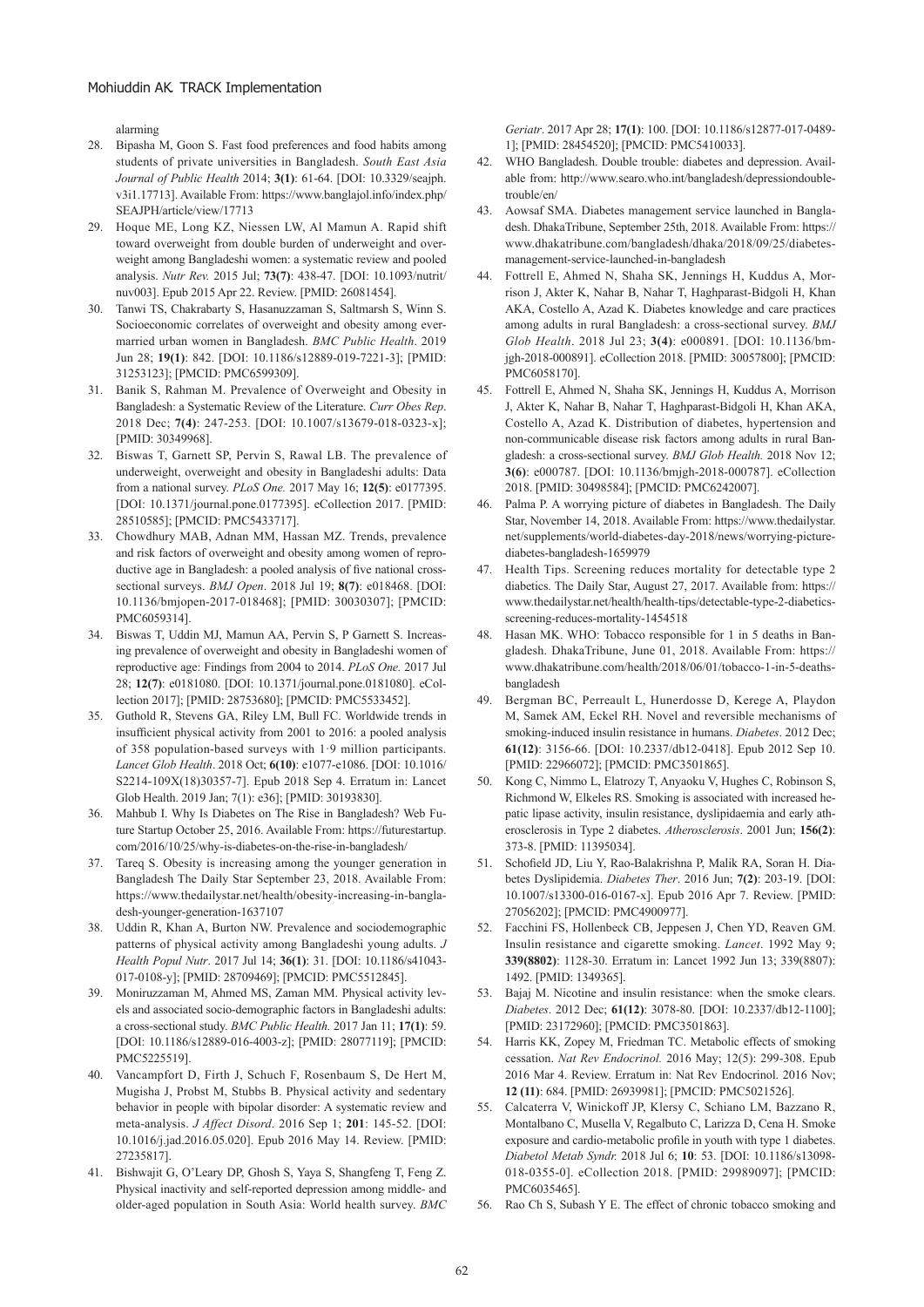chewing on the lipid profile. *J Clin Diagn Res.* 2013 Jan; **7(1)**: 31-4. [DOI: 10.7860/JCDR/2012/5086.2663]. Epub 2013 Jan 1. [PMID: 23449989]; [PMCID: PMC3576744].

- 57. Gossett LK, Johnson HM, Piper ME, Fiore MC, Baker TB, Stein JH. Smoking intensity and lipoprotein abnormalities in active smokers. *J Clin Lipidol.* 2009 Dec; **3(6)**: 372-8. [DOI: 10.1016/ j.jacl.2009.10.008]; [PMID: 20161531]; [PMCID: PMC2802067].
- 58. Wasifuzzaman C. A review of prevalence, complications, risk factors, knowledge assessment, self-management, consciousness and treatment of diabetes mellitus in Bangladesh. Available From: http:// dspace.bracu.ac.bd/xmlui/handle/10361/10674
- 59. Nargis N, Hussain AG, Goodchild M, Quah AC, Fong GT. A decade of cigarette taxation in Bangladesh: lessons learnt for tobacco control. *Bull World Health Organ.* 2019 Mar 1; **97(3)**: 221-229. [DOI: 10.2471/BLT.18.216135]. Epub 2019 Jan 21. [PMID: 30992635]; [PMCID: PMC6453316].
- 60. Alam DS, Jha P, Ramasundarahettige C, Streatfield PK, Niessen LW, Chowdhury MA, Siddiquee AT, Ahmed S, Evans TG. Smoking-attributable mortality in Bangladesh: proportional mortality study. *Bull World Health Organ.* 2013 Oct 1; **91(10)**: 757-64. [DOI: 10.2471/BLT.13.120196]. Epub 2013 Jul 12. [PMID: 24115799]; [PMCID: PMC3791659].
- 61. Nargis N, Thompson ME, Fong GT, Driezen P, Hussain AK, Ruthbah UH, Quah AC, Abdullah AS. Prevalence and Patterns of Tobacco Use in Bangladesh from 2009 to 2012: Evidence from International Tobacco Control (ITC) Study. *PLoS One.* 2015 Nov 11; **10(11)**: e0141135. [DOI: 10.1371/journal.pone.0141135]. eCollection 2015]; [PMID: 26559051]; [PMCID: PMC4641679].
- 62. Khan MK, Hoque HE, Ferdous J. Knowledge and Attitude Regarding National Tobacco Control Law and Practice of Tobacco Smoking among Bangladesh Police. *Mymensingh Med J.* 2019 Oct; **28(4)**: 752-761. [PMID: 31599237].
- 63. Tribune Desk. Temperature in Bangladesh to rise to deadly heights by end of century. *Dhaka Tribune* August 03, 2017. Available From: https://www.dhakatribune.com/climate-change/2017/08/03/temperature-bangladesh-rise-deadly-heights-end-century
- 64. Mohiuddin AK. Domination of Pollutant Residues among Food Products of South-East Asian Countries. *South Asian Res J Agri Fish*; 2019 Aug-Sep; **1(2)**: 50-53. [DOI: 10.36346/sarjaf.2019. v01i02.003]. Available From: https://sarpublication.com/media/ articles/SARJAF\_12\_50-53\_c.pdf
- 65. Paul SK, Islam MS, Hasibuzzaman MM, Hossain F, Anjum A, Saud ZA, Haque MM, Sultana P, Haque A, Andric KB, Rahman A, Karim MR, Siddique AE, Karim Y, Rahman M, Miyataka H, Xin L, Himeno S, Hossain K. Higher risk of hyperglycemia with greater susceptibility in females in chronic arsenic-exposed individuals in Bangladesh. *Sci Total Environ.* 2019 Jun **10**; 668: 1004-1012. [DOI: 10.1016/j.scitotenv.2019.03.029]. Epub 2019 Mar 4. [PMID: 31018442]; [PMCID: PMC6560360].
- 66. Chaity AJ. 15% pregnant women diagnosed with diabetes. Dhaka-Tribune, November 14, 2017. Available From: https://www.dhakatribune.com/health/2017/11/14/15-pregnant-women-diagnoseddiabetes
- 67. Goon S, Islam MS. Breakfast skipping and obesity risk among urban adults in Bangladesh. *Int J Public Health Sci*. 2014; **3**: 15-22. Available From: http://ijphs.iaescore.com/index.php/IJPHS/article/ view/4670
- 68. Khan A, Khan SR, Burton NW. Missing breakfast is associated with overweight and obesity in Bangladeshi adolescents. *Acta Paediatr.*  2019 Jan; **108(1)**: 178-179. [DOI: 10.1111/apa.14553]. Epub 2018 Sep 21. [PMID: 30144164].
- Kabir A, Miah S, Islam A. Factors influencing eating behavior and dietary intake among resident students in a public university in Bangladesh: A qualitative study. *PLoS One.* 2018 Jun 19; **13(6)**: e0198801. [DOI: 10.1371/journal.pone.0198801]. eCollection 2018. [PMID: 29920535]; [PMCID: PMC6007825].
- 70. Mohiuddin, A. "Skipping Breakfast Everyday Keeps Well-Being

Away". *Acta Medica*, 2019; **50(1)**: 26-33, [DOI: 10.32552/2019. ActaMedica.331]. Available From: https://actamedica.org/index. php/actamedica/article/view/331

- 71. Bener A, Yousafzai MT. Effect of Ramadan fasting on diabetes mellitus: a population-based study in Qatar. *J Egypt Public Health Assoc.* 2014 Aug; **89(2)**: 47-52. [DOI: 10.1097/01. EPX.0000451852.92252.9b]; [PMID: 25162734].
- 72. Yeoh EC, Zainudin SB, Loh WN, Chua CL, Fun S, Subramaniam T, Sum CF, Lim SC. Fasting during Ramadan and Associated Changes in Glycaemia, Caloric Intake and Body Composition with Gender Differences in Singapore. *Ann Acad Med Singapore.* 2015 Jun; **44(6)**: 202-6. [PMID: 26292948].
- 73. Bener A, A Al-Hamaq AOA, Öztürk M, Çatan F, Haris PI, Rajput KU, Ömer A. Effect of ramadan fasting on glycemic control and other essential variables in diabetic patients. *Ann Afr Med.* 2018 Oct-Dec; **17(4)**: 196-202. [DOI: 10.4103/aam.aam\_63\_17]; [PMID: 30588933]; [PMCID: PMC6330786].
- 74. Bener A, A Al-Hamaq AOA, Öztürk M, Çatan F, Haris PI, Rajput KU, Ömer A. Effect of ramadan fasting on glycemic control and other essential variables in diabetic patients. *Ann Afr Med.* 2018 Oct-Dec; **17(4)**: 196-202. [DOI: 10.4103/aam.aam\_63\_17].
- 75. Ahmed MH, Husain NE, Elmadhoun WM, Noor SK, Khalil AA, Almobarak AO. Diabetes and Ramadan: A concise and practical update. *J Family Med Prim Care*. 2017 Jan-Mar; **6(1)**: 11-18. [DOI: 10.4103/2249-4863.214964]. Review. [PMID: 29026740]; [PM-CID: PMC5629872].
- 76. Malinowski B, Zalewska K, Węsierska A, Sokołowska MM, Socha M, Liczner G, Pawlak-Osińska K, Wiciński M. Intermittent Fasting in Cardiovascular Disorders-An Overview. *Nutrients*. 2019 Mar 20; **11(3)**: E673. [DOI: 10.3390/nu11030673]. Review. [PMID: 30897855]; [PMCID: PMC6471315].
- 77. Siaw MYL, Chew DEK, Toh MPHS, et al. Metabolic parameters in type 2 diabetic patients with varying degrees of glycemic control during Ramadan: An observational study. *Journal of Diabetes Investigation*. 2015; **7(1)**: 70-75. [DOI: 10.1111/jdi.12374].
- 78. Khaled BM, Belbraouet S. Effect of Ramadan fasting on anthropometric parameters and food consumption in 276 type 2 diabetic obese women. *Int J Diabetes Dev Ctries.* 2009 Apr; **29(2)**: 62-8. [DOI: 10.4103/0973-3930.53122]; [PMID: 20142870]; [PMCID: PMC2812752].
- 79. Ali SA, Parveen N, Ali AS. Links between the Prophet Muhammad (PBUH) recommended foods and disease management: A review in the light of modern superfoods. *Int J Health Sci (Qassim).* 2018 Mar-Apr; **12(2)**: 61-69. Review. [PMID: 29599697]; [PMCID: PMC5870322].
- 80. MOHIUDDIN, A. "The Mysterious Domination of Food/Drinking Water Contaminants and Adulterants in Bangladesh". Pharma Tutor, 2019 Jan; **7**(**1)**: 42-58. [DOI: 10.29161/PT.v7.i1.2019.42]. Available From: http://www.pharmatutoriournal.com/index.php/pt/ article/view/the-mysterious-domination-of-food-drinking-watercontaminants-and-adulterants-in-bangladesh/1130
- 81. Tan T, Zhang Y, Luo W, Lv J, Han C, Hamlin JNR, Luo H, Li H, Wan Y, Yang X, Song W, Tong Z. Formaldehyde induces diabetesassociated cognitive impairments. *FASEB J*. 2018 Jul; **32(7)**: 3669- 3679. [DOI: 10.1096/fj.201701239R]. Epub 2018 Feb 1. [PMID: 29401634].
- 82. Hipkiss AR. Depression, Diabetes and Dementia: Formaldehyde May Be a Common Causal Agent; Could Carnosine, a Pluripotent Peptide, Be Protective? *Aging Dis*. 2017 Apr 1; **8(2)**: 128-130. [DOI: 10.14336/AD.2017.0120]. eCollection 2017 Apr. [PMID: 28400979]; [PMCID: PMC5362172].
- 83. Tulpule K, Dringen R. Formaldehyde in brain: an overlooked player in neurodegeneration? *J Neurochem.* 2013 Oct; **127(1)**: 7-21. [DOI: 10.1111/jnc.12356]. Epub 2013 Jul 15. Review. [PMID: 23800365].
- 84. Grotton C. Research Update: Protect Against Formaldehyde Exposure. Life Extension Magazine®, Issue: Jan 2019. Available from: https://www.lifeextension.com/magazine/2019/1/research-update